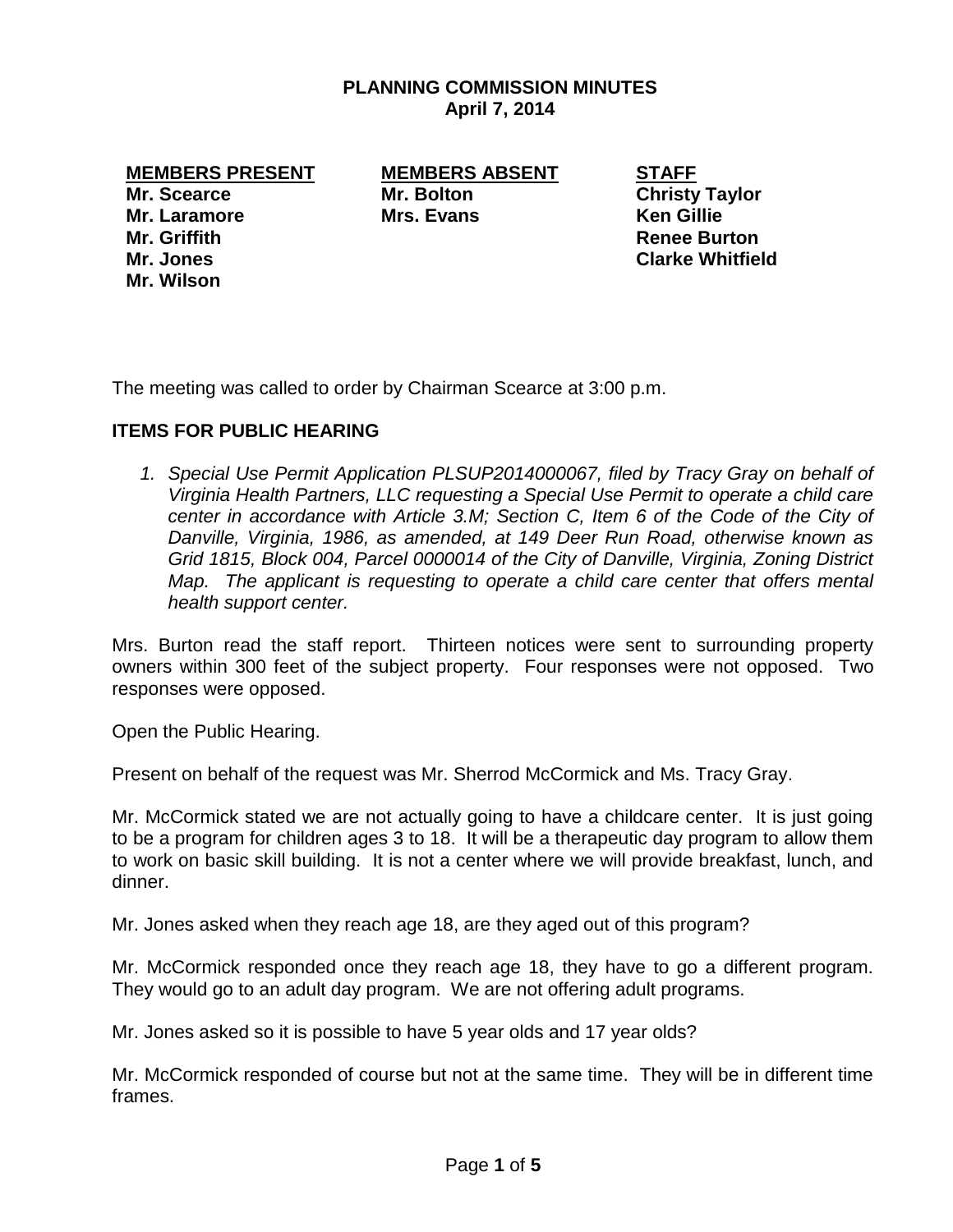Mr. Jones asked it is based on when they get out of school? Will the school bus drop them off?

Ms. Gray responded no we will provide transportation. It is therapeutic sessions, so the children will be grouped according to their ages and their mental health needs.

Mr. Griffith stated one of the concerns was traffic. There won't be a stream of cars coming and going. You are going to provide transportation.

Ms. Gray stated yes.

Mr. Laramore asked how many at any one time or how many during the day will you have?

Ms. Gray responded we are limited to 50, not to say that we would have 50. They have to meet the minimum criteria by state, so once they have been assessed we would know how many. The ratio to staff would be 4 to 1.

Mr. Jones asked you don't have any problems with the hours of limitation?

Ms. Gray responded no.

Mr. Jones asked on average how long would a child stay at your building, especially if you are not providing meals?

Ms. Gray responded we won't provide the meals but we will do outings where they will be fed, but anywhere from 4 to 5 hours a day. We may not provide the meal, but we will make sure that the children have a snack.

Mr. Wilson stated when you say providing meals, you mean preparing meals. Are there limitations related to that?

Mr. Gillie responded they would have to meet the Building Code for anything they did inside. As long as they are not selling to the public, then nothing is out of the ordinary.

Present to speak on the request was Mr. Robert Taylor. I am operator of a business across the street at 145 Deer Run Road. I have some concerns and they were addressed to some degree. One of my concerns is the special use permit says school and now we are hearing that it is a daycare type facility. Based on what the decision is here, does that mean we are going to have caution lights in that area? Are we going to have special times in which there will be restrictions in that area? At a 4 to 1 ratio of children between ages 5 and 18, what type of outdoor activities are going to be held or are they going to be restricted to inside?

Ms. Gray responded the complete session will be addressed inside. We plan to go to various parks for activities outside.

Mr. Taylor stated if you have a young child there for 4 or 5 hours you can't just keep them cooped up. If you go by that building, there is no outdoor facility. I have service trucks, delivery vans, and semi-trailers coming to my building throughout the day and what I don't want to happen are children having outdoor activities with vehicles moving back and forth.

Mr. Scearce stated from my understanding everything is contained inside.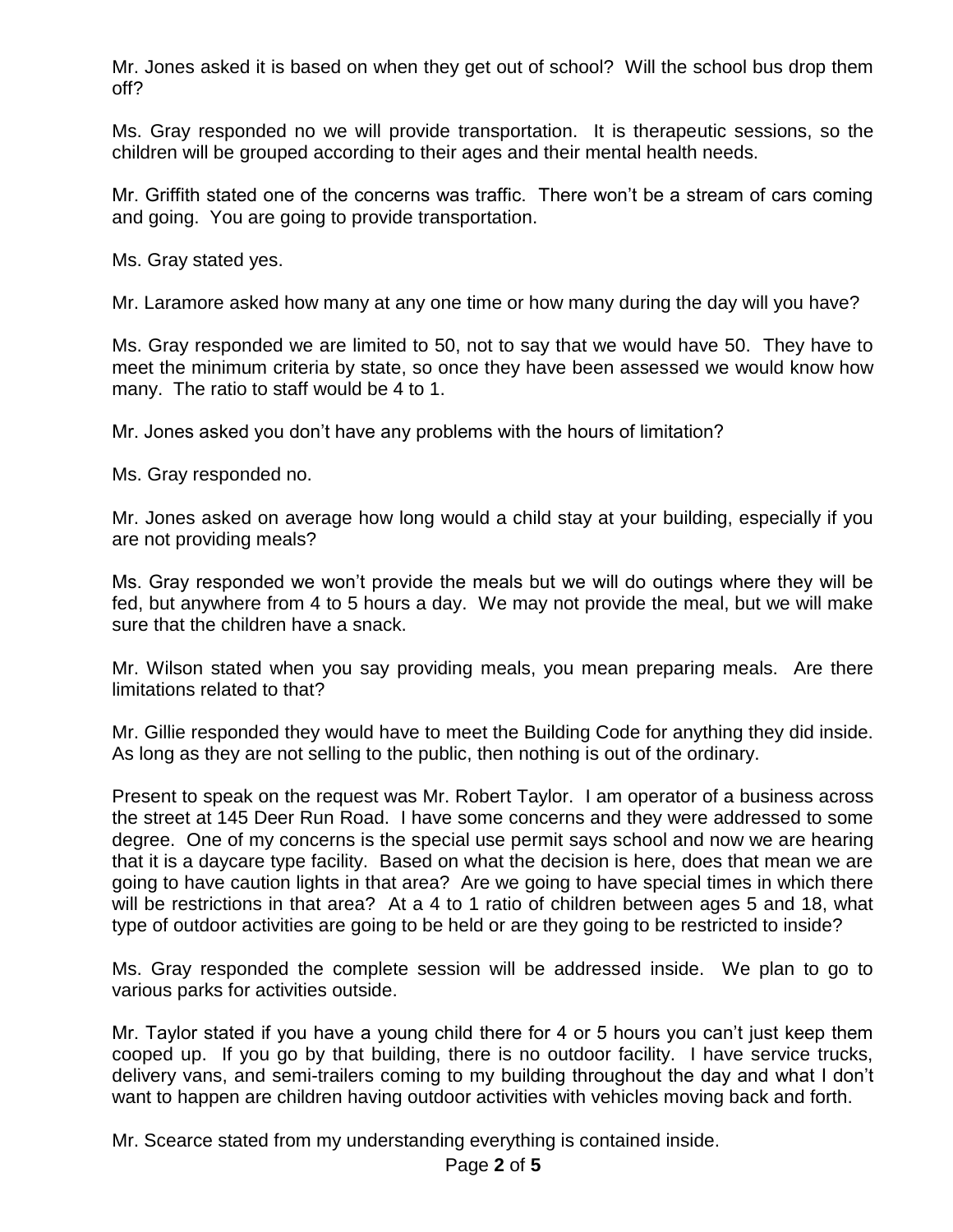Mr. Taylor stated the facility is large enough to handle the traffic moving in and out dropping kids off. My concern is what happens when they get there. If they are allowed to be outside, what facilities are going to be put in place to make sure that they are not out in the road. What is the location going to be zoned as?

Mr. Gillie responded it is a daycare center. The school was a typo on our part on the data sheet. It should have said daycare center. We transferred that over from a previous case and we missed that line. No flashing lights or anything else like that.

Mr. Taylor asked is this restricted to just that one suite, 149? It is a large facility. If someone else came in and said they wanted to open a childcare facility, they would have to come in and get another special use?

Mr. Gillie responded yes.

Mr. Wilson stated by voting yes to this, would they be able to put an outdoor play facility without coming back?

Mr. Gillie responded yes.

Mr. Wilson asked if it was an idea that got developed, would there be limitations on that?

Mr. Gillie responded the only limitations we are putting on there are no more than 50 persons and the hours of operation. An outdoor play facility is not a condition that we are putting on it. It would be permitted. If Planning Commission deems that it shouldn't be permitted then you could add that condition to it as a special use. You can add any conditions that you deem necessary.

Mr. Taylor stated if you go to the building, it is on the end closest to the road. There is a lot behind it. It is not very wide that you may be able to fence in, but behind that lot is a drop off and just up from that is the road. My concern is that there is no fence, nothing containing it, and the next thing you know you've got children out in the road.

Mr. Jones asked are you saying if we decide to add something concerning a play area outside, we should include a fenced in area? Do we have to put down the size of the fence and how far from the road it should be?

Mr. Scearce responded they are not asking for that.

Mr. Gillie stated they are not asking for it, but if it is a concern based on neighboring concerns, Planning Commission could put that if an outdoor play area is added that a fence must be installed X number of feet tall and X number of feet from the road. From staff's perspective, we didn't put that on there because our usual is hours of operation and X number of people. The exterior of the property, people may go outside and walk around. Employees may go outside and walk around. We didn't want to restrict it to have no one outside. If it is a concern and it will balance it out, Planning Commission can put it on there.

Mr. Wilson asked do you imagine the possibility of needing outdoor facilities ever in the future?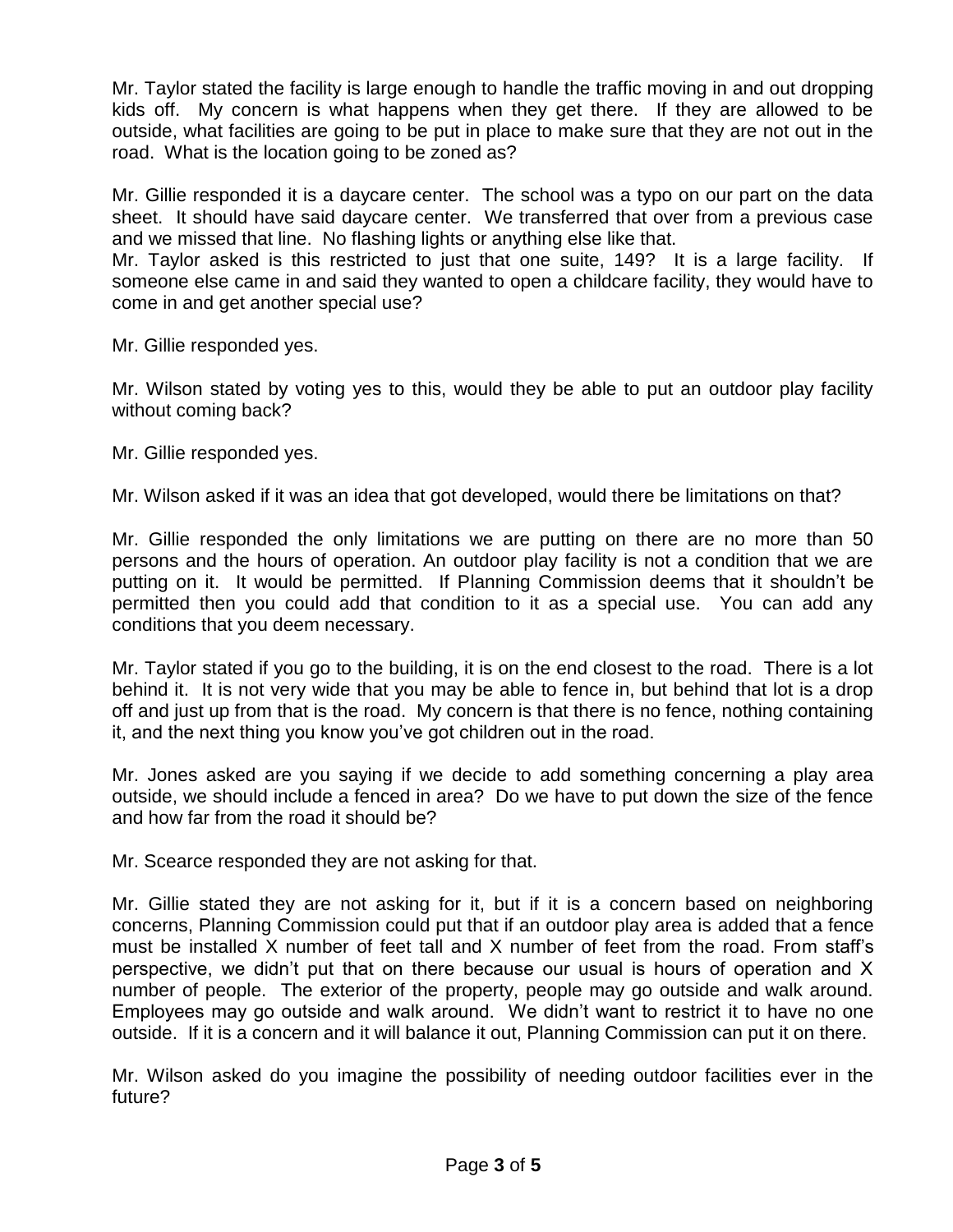Ms. Gray responded no sir, I don't foresee it. As many parks as the City affords us, and with transportation, we can take the children to play where it is safe.

Mr. Scearce stated there really isn't enough room there for it.

Mr. Gillie stated there is limited space available, but there is space available.

Mr. McCormick stated I would like to keep it open.

Close the Public Hearing.

**Mr. Wilson made a motion to recommend approval of PLSUP2014000067 with conditions per staff. Mr. Jones seconded the motion. The motion was approved by a 5-0 vote.** 

## **MINUTES**

**Mr. Wilson made a motion to approve the March 10, 2014 minutes. Mr. Griffith seconded the motion. The motion was approved by a 5-0 vote.**

## **OTHER BUSINESS**

Mr. Gillie asked would you like us to look at changing our definition? We had a definition for adult day support services. While this case we just heard meets our definition of childcare, it probably is not the most clear. We can create a definition for day support services for a child if Planning Commission thinks it is necessary.

Mr. Griffith stated my concern with this particular case is that it is not really childcare. These are mentally and emotionally disturbed individuals, which is a whole different ballgame from childcare.

Mr. Gillie stated based on our definition of childcare it fits, but it is one of those things we never thought about.

Mr. Griffith stated the definition needs to be tweaked because this isn't providing childcare. This is providing anger management services.

Mr. Scearce stated it's more of counseling.

Mr. Griffith stated counseling and rehabilitation. This is what my son does for a living.

- Mr. Gillie asked would we need a motion?
- Mr. Whitfield responded no, I think by consensus they can direct staff to do it.
- Mr. Gillie asked if it is your consensus then we can do it.
- Mr. Griffith responded I would like to see at least another definition.
- Mr. Jones asked is there a certain certification that the people working here must have?